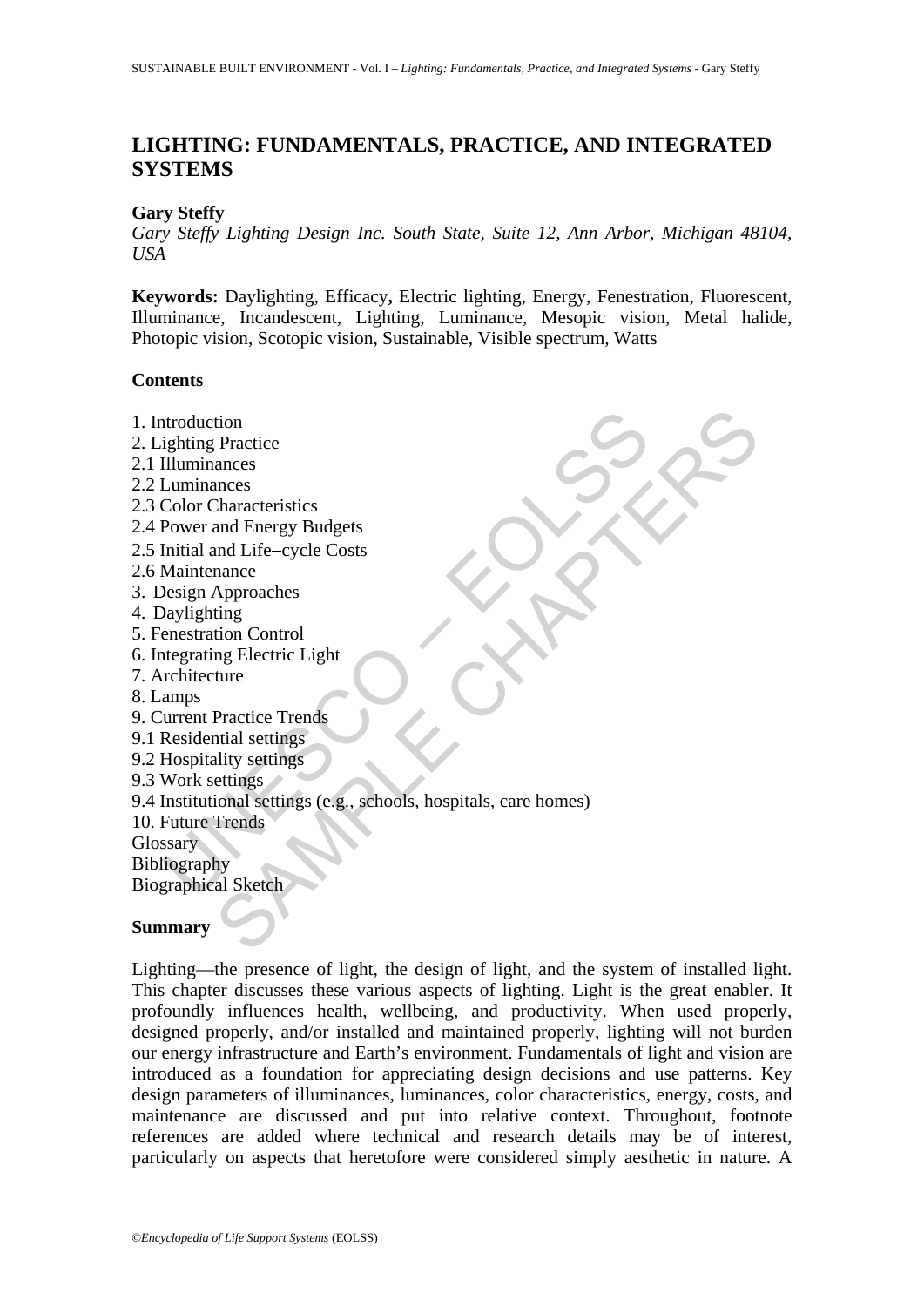short bibliography includes texts on the broader topics of lighting design, lighting engineering, daylighting, and facility management.

Architecture is an, if not the most important, integral component of lighting. Geometry and function of spaces, finishes of room surfaces, and number, position, and orientation of daylight apertures influence efficiency and integration of lighting. These aspects are reviewed along with the basic mechanics of electric lighting—lamps. The most efficient white–light lamps are advanced for respective applications.

Practice trends are presented in the form of do's/don't's checklists. Based on the discussions of design parameters and architectural aspects of light, concise practice suggestions are made for residential, hospitality, work, and institutional situations.

### **1. Introduction**

Light is sustenance. It feeds our plants and animals, our bodies, minds, and souls. It nearly single-handedly gives people the potential to do most anything – from recognition to reading and writing to precisely articulateing body movements that constitute life, art, and work. As much as light contributes to our way of habitation, it is wreaking havoc on our planet. Poorly planned daylighting and electric lighting, misguided lighting criteria and inappropriate priorities, and misunderstanding of the principles of light and vision, result in misuse of our natural resources and lead to greater air pollution and greater landfill burden.

atroduction<br>triangulation. It feeds our plants and animals, our bodies, m<br>y single-handedly gives people the potential to do most<br>guition to reading and writing to precisely articulateing bod;<br>stitute life, art, and work. ction<br>
stenance. It feeds our plants and animals, our bodies, minds, and soully<br>
elge-handedly gives people the potential to do most anything – 1<br>
it to reading and writing to precisely articulateing body movements<br>
iffe, So it is then, that an appreciation of the fundamentals of light and vision is necessary when making decisions about lighting, lighting design, and lighting systems. Here, fundamentals are reviewed and references for additional information are cited. The practice of lighting design is introduced here as a means of addressing a multiplicity of requirements, not just limited to simplistic illuminance (lux) requirements. However, an understanding of the lighting fundamentals and knowledge of lighting practice cannot assure a situation that meets the needs of the human physiological and psychological condition while minimizing the impact on planet earth's condition. The architectural setting in which lighting is placed will affect its benefits, and may erase them. Room finishes, geometry, configuration of furnishings, and integration or lack thereof with other building systems greatly influences the success of any lighting design.

Vision is experienced when light (wavelengths of energy from about 380 nm to about 770 nm) reflects from objects and/or transmits through transparent or translucent objects, impinges on the retina of a sighted person, and, finally, stimulates brain activity culminating in recognition.(Gary Steffy, 2002) Figure 1, illustrates the visible spectrum within the context of the electromagnetic spectrum. A small but extremely significant portion is visible to humans. This is highlighted at  $10^{-6}$  meters (visible radiation is typically reported in nanometers, or  $10^{-9}$  meters—so 700 nm (deep red) is also  $700x10^{-9}$ meters or  $0.7x10^{-6}$  meters). These wavelengths are natural phenomena that can be created by the sun (directly [solar disc], semi-directly [partly cloudy and cloudy conditions], or indirectly [moonlight]) or by light sources fashioned by humans (flame [from wax, wood, gas, animal-fat or oil sources] or electric [from wind, solar, water, oil, coal, gas, or nuclear sources]). Several aspects of light greatly influence its success – color qualities, intensity, and distribution. The color qualities and intensity of light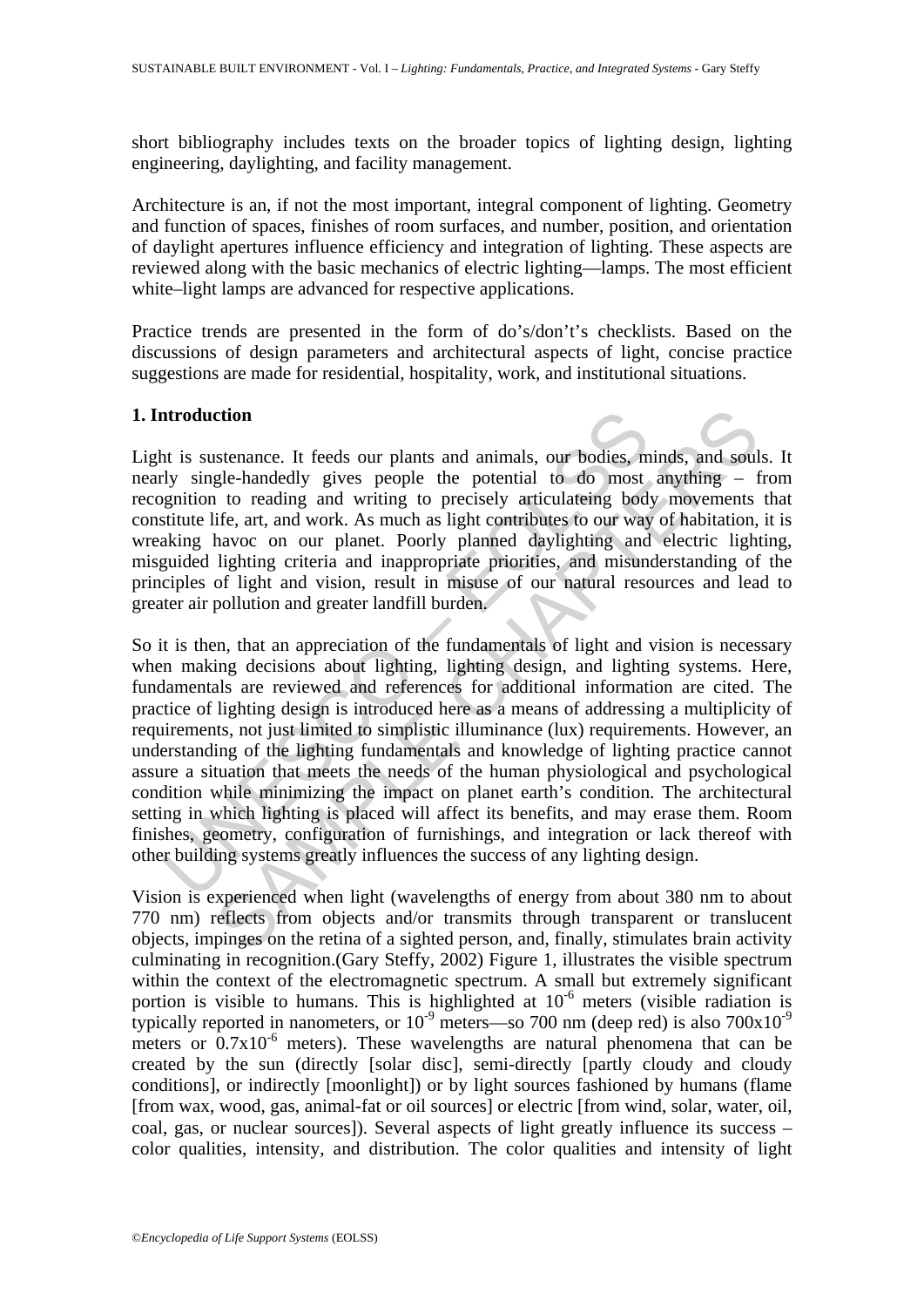primarily influence visibility – how well people see. Distribution of light influences comfort and subjective impressions – how people feel.

The relative strength of various wavelengths results in very significant color shifts of light, influencing color temperature (whiteness) and color rendering. When all wavelengths are present (reasonably evenly distributed from 380 nm to 770 nm) or when reasonably equitable shares of three key wavelengths—short (blue), medium (green/yellow), and long (orange/red) wavelengths—are present, white light results. A preponderance of shorter wavelengths (380 nm to about 550 nm) results in cooler-toned light. High concentrations of wavelengths of the midrange (550 nm to 600 nm) yield neutral white light.





Finally, concentrations of longer wavelengths (600 nm to 770 nm) yield warmer-toned light. Whenever just a narrow band of wavelengths is present (e.g., only 500 to 550 nm), light sources are considered monochromatic, and exhibit undesirable light that renders nearly all surface colors poorly. So, light source selection should include an assessment of color characteristics, typically qualified by CRI (how well a particular light source renders or "brings out" the colors of materials and skintones, rated on a scale where 100 is best) and color temperature (how cool, neutral, or warm the light source appears when energized, rated on a scale of absolute temperature, K or Kelvin). Light sources that produce other-than-white light (e.g., shades of yellow, orange, or blue) and light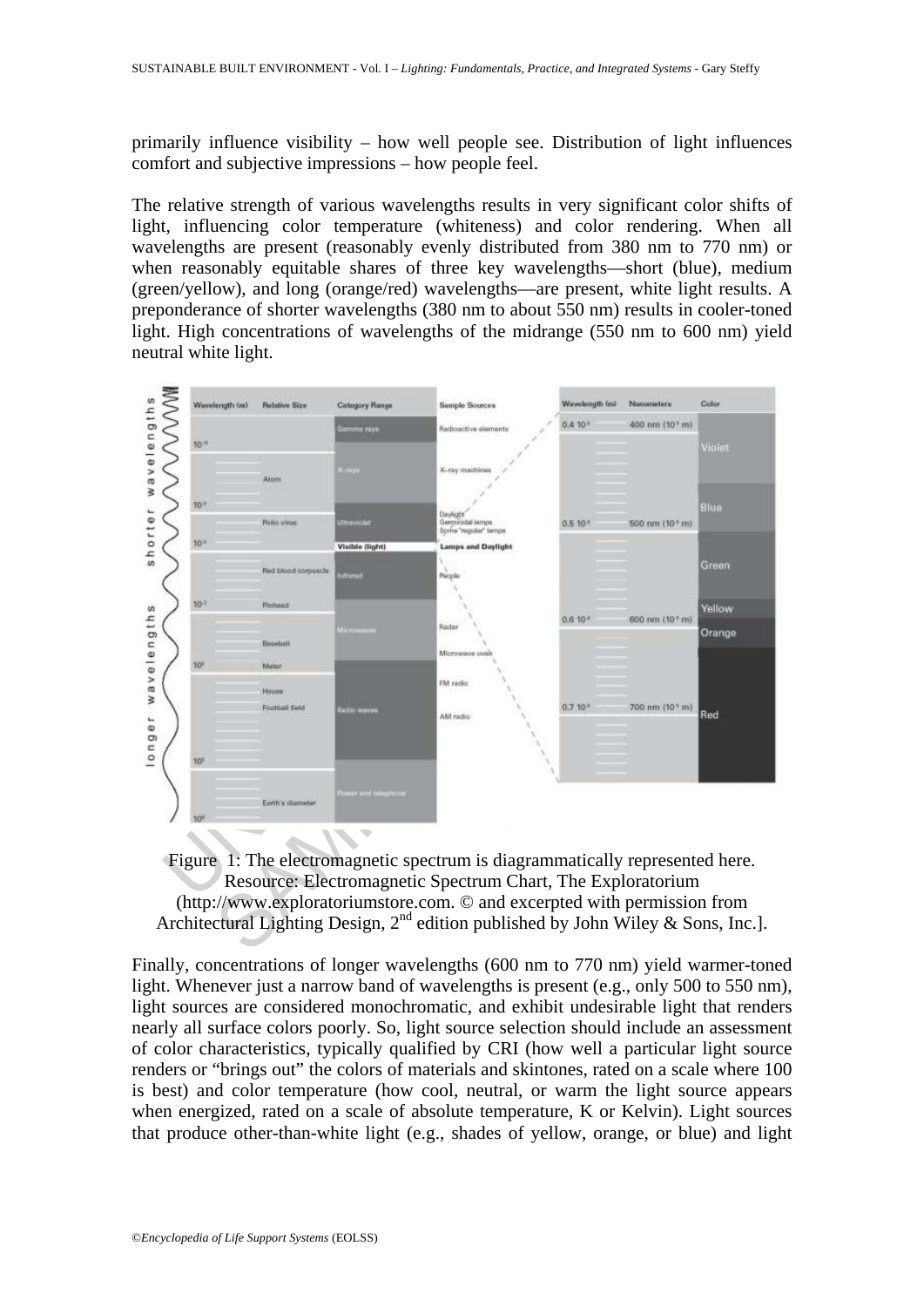sources that render colors strangely result in user dissatisfaction for all but entertainment applications.

Research indicates that light sources with some measure of shorter (bluer) wavelengths yield better vision in the low light situations that one might encounter outdoors after sunset (Yunjian He, et. al.,(1996), Alan L. Lewis, (1998), Alan L. Lewis, (1999), Yukio Akashi and Mark Rea, (2002)). So much so that the yellow pall of the ubiquitous roadway high pressure sodium lamps (with a color temperature of about 2100K) can be shown to be a quarter to half as efficient as the light from white-light lamps (3000K or greater) in nighttime exterior settings. The energy and safety/security ramifications are significant. Either a reduced light level (*As measured with a meter exhibiting a spectral response based on the CIE photopic standard observer curve.*) from white-light lamps suffices (with a corresponding reduction in energy use) or changing to white-light lamps of equal wattage increases the apparent light level (without any increase in energy use). So, in exterior lighting situations where any sort of people activity is expected to occur, higher color temperature lamps (lamps with some measure of shorter wavelengths) seem better.

Light sources with some measure of shorter (bluer) wavelengths have also been shown to influence vision in low-to-moderate light situations that one might encounter in some interior settings, including some offices (S.M. Berman, (1992),S.M. Berman, et. al., (1992),Mojtaba Navvab, (2002)). Here, higher color temperature lamps appear to influence visual clarity or crispness of objects, and also appear to influence the sensation of brightness. Bluer light evokes an improved sense of clarity or crispness and a perception of greater brightness. So, in interior lighting situations where visual clarity and/or a perception of greater brightness are desired, higher color temperature lamps seem better.

lage increases the apparent light level (without any increase in eincrition in the apparent light level (without any increase in eincrition temperature lamps (lamps with some measure of shorter wavelengths have the sources creases the apparent light level (without any increase in energy use). So<br>thing situations where any sort of people activity is expected to occur, his<br>rature lamps (lamps with some measure of shorter wavelengths) seem be<br>v For most applications interior or exterior, a general rule is to look for lamps that exhibit CRIs of 70 or greater, and that exhibit a color temperature in the range from 2700K to 4100K. Such lamps offer greatest color clarity and contrast, produce a color of light that is considered pleasing and acceptable by most people, and generally exhibit the best efficacies. Lamps with poorer CRI and out-of-range color temperature characteristics may result in less comfortable, less attractive, and less productive settings, which, indeed, are a waste of earth resources (used in making such lamps and all of the architectural materials and furnishings), financial resources (used in buying the lamps and their luminaires, buying the architectural materials and furnishings, and paying people to work, if a workplace), and energy (since user dissatisfaction might be expected to result in lower productivity, more energy may be expended to achieve an equal level of performance).

More research remains, however. For example, there is some concern that lamps exhibiting color temperatures greater than 3500K may adversely impact thermal comfort. The cooler-toned light may cause users to feel a bit cooler than the actual ambient temperature (F.H. Rohles, et. al.,1981). At these higher color temperatures, users may be reminded of less-comforting institutional places. In interior settings where people are more likely to spend much of their time, visibility benefits teased from lamps exhibiting color temperatures greater than 4100K may be offset by these possible shortcomings, and by the lower efficacy of most lamps exceeding 5000K.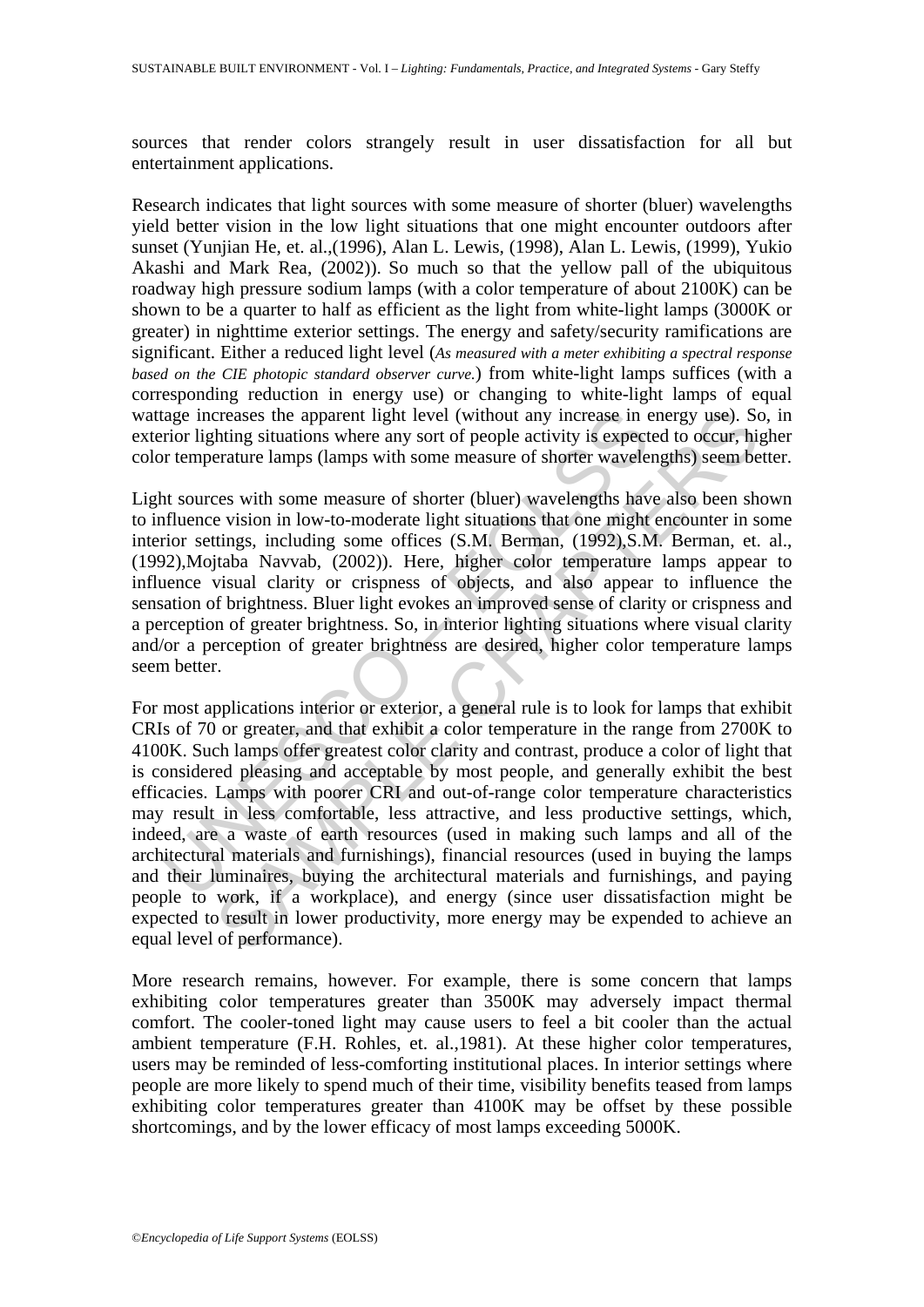Light intensities influence how well people see. Generally, older populations (over 40 years of age) require more light for seeing. Because of their inherent character, some tasks require more light for seeing. For example, where typewriter ribbons, printer ribbons, or printing presses are poorly maintained, or where low contrast paper (e.g., darker colored paper or gray paper) is used in preparing material, more light will likely be necessary to read the material at an acceptable level of accuracy at a reasonable rate or speed. The energy impact could be significant. Properly maintaining printers, inks, ribbons, and/or using lighter colored papers, is preferable and more environmentally appropriate than expending more capital and energy to buy, install, and operate more lighting. So, changing the characteristics of the task may be easier and more environmentally sound than adding more light in order to better see a task.

seasonal affective disorder (SAD) are related to light intensities s<br>seasure to those intensities (Gary Steffy, (2002). The circadian rhy<br>eyes absorb light. Here, intensities of thousands of lux are neces-<br>ordant nryhm. Ho al affective disorder (SAD) are related to light intensities and the duratio<br>obsorb light. Here, intensities (Gary Steffly), (2002). The circadian rhythm is "seft"<br>whythm. However, the absence of light during the sleep per Light intensities also influence people's biological cycles and health. Circadian rhythms and seasonal affective disorder (SAD) are related to light intensities and the duration of exposure to those intensities (Gary Steffy, (2002). The circadian rhythm is "set" when the eyes absorb light. Here, intensities of thousands of lux are necessary to trigger the circadian rhythm. However, the absence of light during the sleep period is just as important as the exposure to high doses of light during the wake period in order to maintain the rhythm. During the winter months, insufficient exposure to high doses of light during the wake cycle can result in SAD. Treatment is generally successful where patients are exposed to high doses (up to 10,000 lux) for relatively short periods during the wake cycle. Of course, the most effective and sustainable method of introducing people to such high doses of light is through exposure to high intensities of daylight for at least 30 minutes a day. It is important to reiterate that high doses of light are needed to affect people's health. Further, it is noteworthy that the spectral distribution of light has little effect on circadian rhythm and on SAD. Therefore, so−called full−spectrum lamps, particularly at normal room-lighting intensities, offer insignificant benefit, and may actually contribute to a waste of capital and energy resources (Jennifer A. Vietch, (1994).

Visibility achieved with light intensity and task characteristics is of little use if people do not wish to be in an environment. Lighting influences people's subjective impressions. How light is distributed throughout a space or an area influences how people feel in and/or react to the environment (John Flynn, (1973),Dale Tiller, (2002),Belinda Collins, (1993),John E. Flynn, et. al., (1973)). Here, too, the energy implications are significant. If lighting is uncomfortable or creates an undesirable setting, then the resources and energy used to manufacture, transport, install, and operate the lighting is mostly wasted. Generally, downlighting or direct lighting alone in any setting is undesirable. Here, the horizontal work and/or floor surfaces exhibit luminance while the other surfaces go dark, thereby creating a confined, cavelike effect. Adding some wall lighting, maintaining light colored surfaces, and/or using some uplighting introduce a sense of brightness in the fields of view of most occupants. These techniques also act to minimize the glare effects so prominent with downlighting.

### **2. Lighting Practice**

Lighting is a design discipline and a building system – it is an art and a science. It is responsible in large part for how we interact with and respond to other people and our environment. For these reasons, the practice of lighting encompasses many criteria. The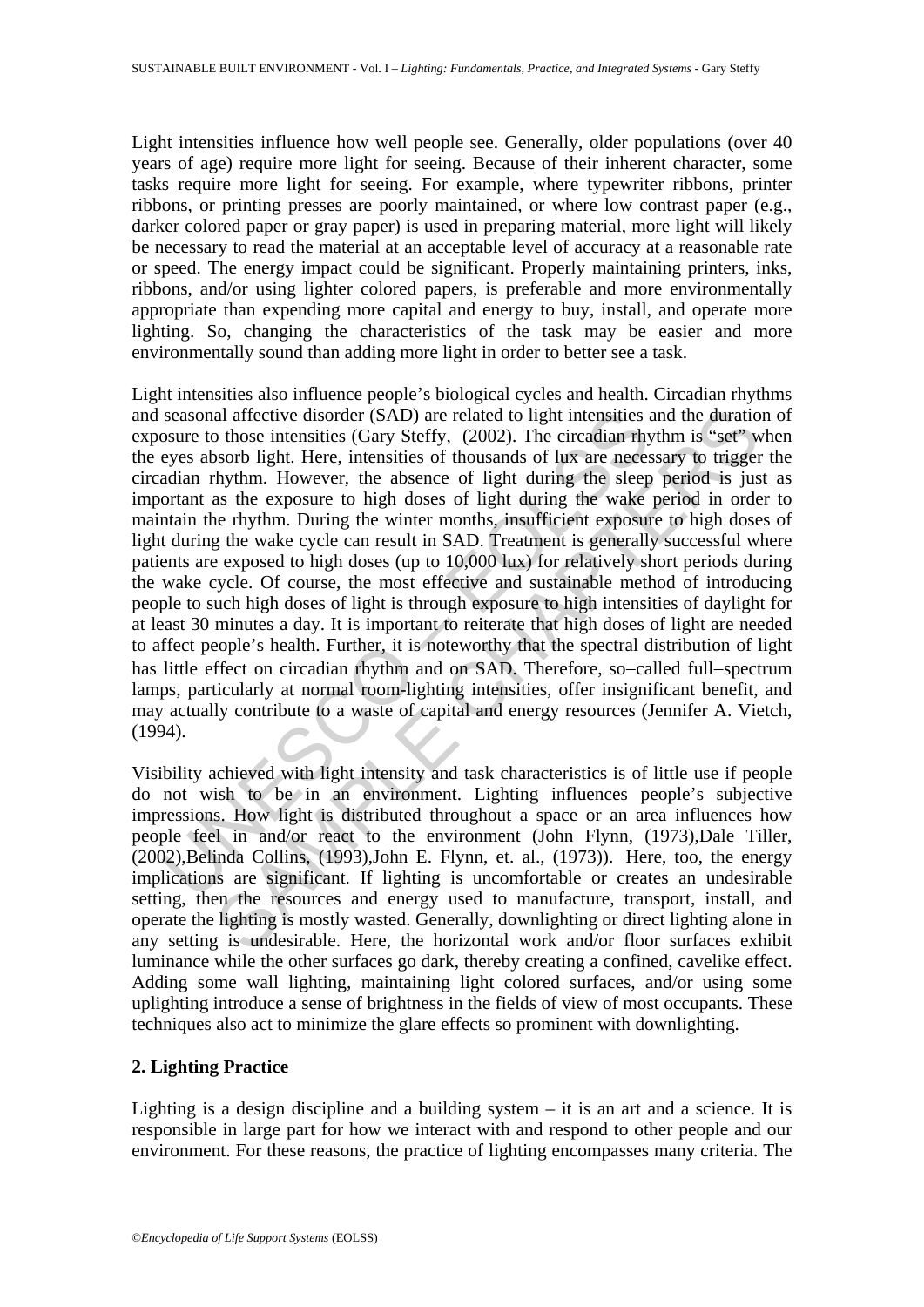success of a lighting design is then dependent on the depth and breadth of criteria used in its planning and design. Simple one or two step processes that result in a regular array of cheap, glary lights cannot address all of the salient issues. Lighting criteria include illuminances, luminances, color characteristics, productivity and satisfaction, power/energy budgeting, initial and life−cycle costs (including sustainability aspects), and maintenance (Eric Teicholz, ed.,2001). Understanding these and helping the client to prioritize these criteria are crucial to developing a lighting system that meets the needs of its users but also limits negative impact on our ecosystem.

## **2.1 Illuminances**

minances are those intended for vertical planes, such as people'<br>rest on walls, walls themselves, merchandise, and computer s<br>minances are responsible for visibility of tasks on horizontal surf<br>ininances are responsible fo is walls, walls then<br>need for vertical planes, such as people's faces, object<br>valls, walls themselves, merchanise, and computer screens. Horizo<br>es are responsible for visibility of tasks on horizontal surfaces, while ver<br>s Illuminances can be categorized as horizontal and vertical. Horizontal illuminances are those intended for horizontal planes, such as tables and desks, laps, and floors. Vertical illuminances are those intended for vertical planes, such as people's faces, objects of interest on walls, walls themselves, merchandise, and computer screens. Horizontal illuminances are responsible for visibility of tasks on horizontal surfaces, while vertical illuminances are responsible for visibility of tasks on vertical surfaces. Additionally, vertical illuminances are responsible for subjective impressions. In residential and hospitality settings, illuminances set the scene for leisure and social activities. In work settings, illuminances set the scene for productivity. Check national lighting standards, guides, and/or codes or guidelines of the Commission Internationale de l'Eclairage (CIE at http://www.cie.co.at/cie/) for specific illuminance criteria. Some guidelines offer ranges of illuminance for various tasks, where the lower end of the range is intended for younger people (typically under 40 years of age), the middle of the range is intended for middle−aged people (typically 40 to 60 years of age), and the upper range is intended for older people (typically over 60 years of age). Where ranges are not provided, it is possible that the cited illuminances are intended for younger people (such should be confirmed) and, if this is the case, then consideration should be given to increasing the cited illuminance 50 percent for middle−aged people, and to doubling the cited illuminance for older people (Gary Steffy,2002). Obviously this has significant impact on the size and cost of the lighting system, both initial and life−cycle. So, carefully determining the intended users and their intended tasks is important.

# **2.2 Luminances**

Luminances can be categorized based on the elements reflecting or transmitting light. Luminaire luminances are those emitted by the luminaire or luminaires in a space. Surface luminances are those emitted by walls, ceilings, art objects, desks, tables, windows, skylights, and the like. Luminaire luminances influence glare. If the solar disc or a luminaire is too bright, the effect is direct glare. If the sun or a luminaire causes extremely bright reflections from nearby surfaces, the effect is reflected glare. Surface luminances influence comfort and the degree to which daylight or luminaire luminances are problematic. For example, a bright luminaire viewed against the background of a black ceiling will create direct glare for most observers. The same luminaire against a white ceiling will create direct glare for fewer observers. In residential and hospitality settings, luminances set the scene for leisure and social activities. In work settings, luminances set the scene for comfort and productivity. Check national lighting standards, guides, and/or codes, or guidelines of the Commission Internationale de l'Eclairage (CIE at http://www.cie.co.at/cie/) for specific luminance criteria.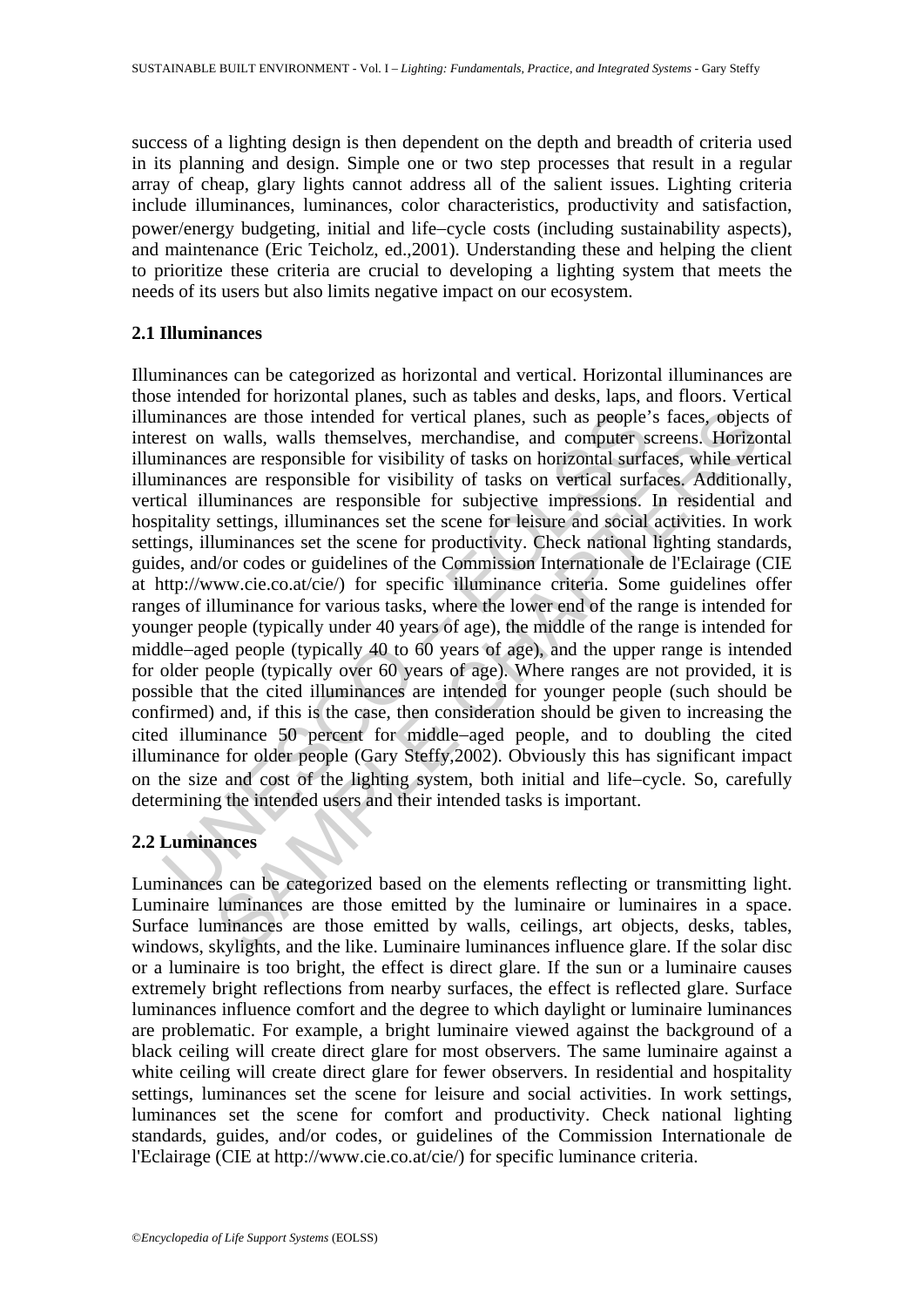### **2.3 Color Characteristics**

Discussed previously, color temperature and color rendering also influence how well people see. To promote a sense of normalcy, white light sources ranging from 2700K to 4100K are preferable and generally most efficacious. For tasks with any inherent color, visibility is enhanced when CRI exceeds 70. In residential and hospitality settings, light source color temperature of 2700K to 3200K and CRI approaching 100 set the scene for leisure and social activities. In work settings, color temperature can range to the upper end of 4100K and CRI can range to the lower end of 70 to set the scene for productivity.

# **2.4 Power and Energy Budgets**

To limit electricity used for lighting, the power or watts required should be limited in absolute value and in duration of use. Daylighting should be explored as an alternative to some or all of the electric lighting for some or all of the time. Efficient, low−wattage lamps should be used. Conveniently located switches controlling lights in the immediate vicinity of a user or small group of users is preferable to centralized switches that control lighting over large areas. Photocells, motion sensors, and timeclocks can limit the duration of electric light use. Check national lighting standards, guides, and/or codes or guidelines of the Commission Internationale de l'Eclairage (CIE http://www.cie.co.at/cie/) for specific power and/or energy budget criteria.

# **2.5 Initial and Life**−**cycle Costs**

blute value and in duration of use. <u>Daylighting should be explore</u><br>ome or all of the electric lighting for some or all of the time. Efficing<br>inty of a user or small group of users is preferable to central<br>intity of a user all of the electric lighting should be explored as an alternal<br>all of the electric lighting for some or all of the time. Efficient, low-ward<br>all of the electric lighting for some or all of the time. Efficient, low-ward<br>a u During any design effort it is common and necessary to fret over initial costs. However, too many times the effort to limit initial costs is the single most important priority and other criteria suffer. Of more concern should be life−cycle costs, or all of the costs associated with the manufacture, purchase, installation, operation, and disposal of the lighting. The capital expended and the impact on earth to make, transport, sell, install, replace, and then frequently recycle a cheap, screwbase, incandescent lamp are very likely greater than the capital expended and the impact on earth resources to make, transport, sell, install, and less–frequently recycle a more expensive low−mercury fluorescent lamp. Assuming equal light output from each lamp, the cheap incandescent lamp might have a rated life of 2000 hours and might require three times the power, while the low−mercury fluorescent lamp might have a rated life of 24000 hours. On average, twelve cheap incandescent lamps will have to be made, bought, installed, and recycled or disposed for every fluorescent lamp. Further, triple the amount of energy will be used to operate the incandescent lamp. Finally, each of these lamp types contains undesirable heavy metal. The screwbase incandescent lamp contains some amount of lead solder while the low−mercury fluorescent lamp contains some amount of mercury. To be fair, a complete scientific analysis of the glass, metal, gases, and/or coating components used in each lamp and the amount of energy required to actually extract from the earth the necessary raw materials and then to make those various components and an analysis of environmental impact of the creation of the energy used to operate the light is needed along with a study of the recycling possibilities and/or the landfill impact of disposing all of the materials.

### **2.6 Maintenance**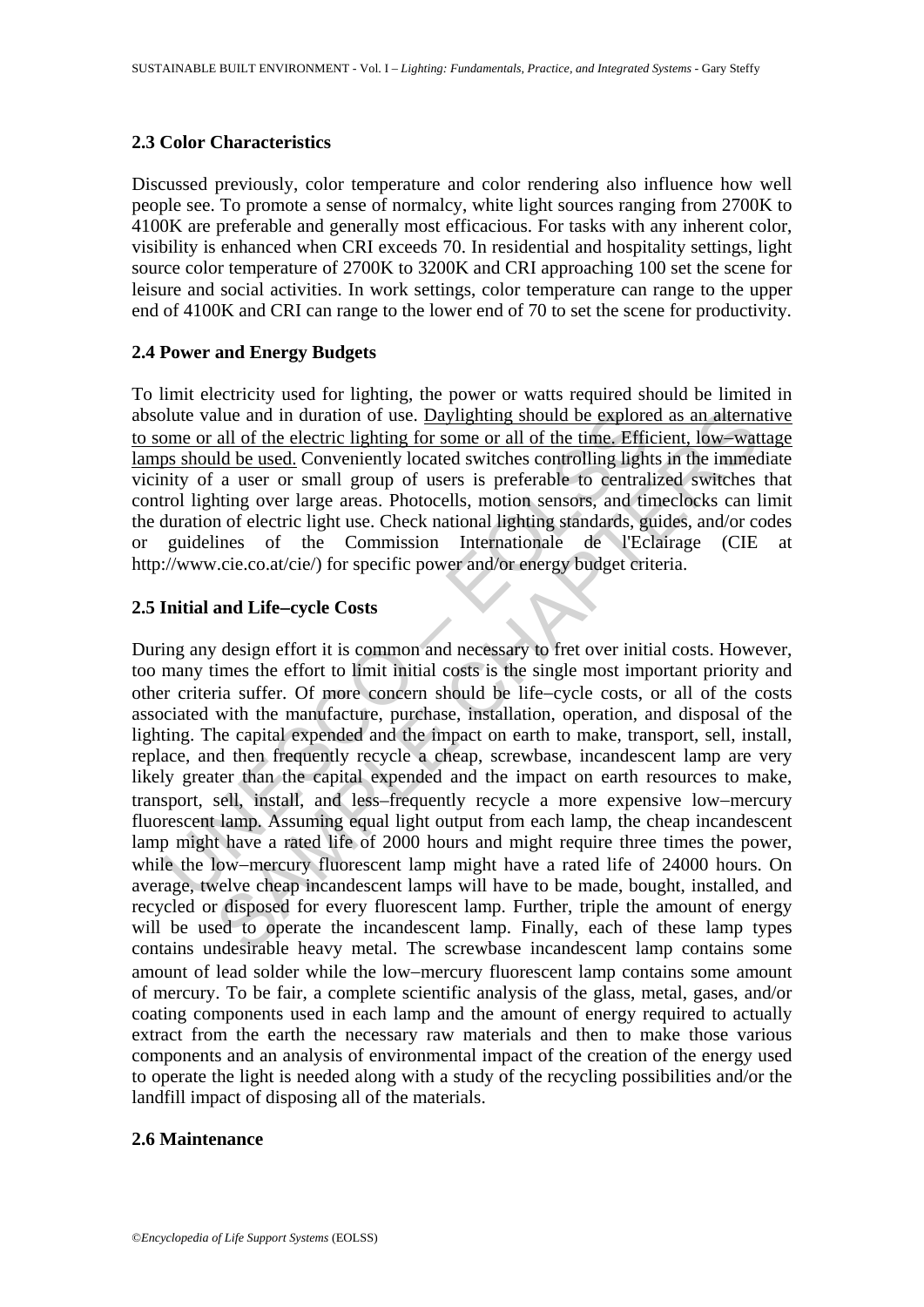Maintenance can foil plans and can fail a lighting system. Alternatively, maintenance can minimize the resources used for a lighting system. Systems that will be appropriately maintained require fewer lamps, ballasts, and luminaires to achieve criteria. Here, the degradation effects of dirt buildup on luminaires and room surfaces are kept at bay. The degradation effects of spent lamps not being replaced in a timely manner need not be addressed where maintenance programs are developed and followed. Proper maintenance can reduce installed lighting hardware quantities by as much as 10 to 20 percent, depending on agreed–upon cleaning cycles and spot and group relamping procedures. This can have a profound effect on sustainability. Group relamping is a fine balance between relamping maintenance costs, energy costs, lamp lumen depreciation effects, and recycling costs. However, to maximize in–service use and to blunt the effects of prematurely disposing of great quantities of lamps, group relamping is implemented when lamps have burned for 85 percent to 95 percent of rated life. Note, however, that spot relamping will be an ever–increasing maintenance requirement once lamps have reached about 70 percent rated life.

Note, however, that spot relamping will be an ever-increar-<br>
irement once lamps have reached about 70 percent rated life,<br>
igning lighting to be easily maintained at the expense of any of<br>
ria is counterproductive. Mainten however, that spot relamping will be an ever-increasing maintenature of the contemposition of the contemposition is lighting to be easily maintained at the expense of any of the other lighting eigenterproductive. Maintenan Designing lighting to be easily maintained at the expense of any of the other lighting criteria is counterproductive. Maintenance should be implemented to prolong and maximize benefits from any lighting system. Significant dirt build up on room surfaces and the lighting equipment directly affects illuminances and luminances and reduces efficiency. Not replacing failed lamps and/or ballasts also affects illuminances and luminances and reduces people's comfort and productivity. Disposing of lamps and/or ballasts in a haphazard manner or in small increments typically has a negative impact on the earth's environment. Recycling spent lamps, ballasts, and other components is recommended, if not a legislated requirement. Check laws or codes for specific recycling and disposal criteria.

TO ACCESS ALL THE **21 PAGES** OF THIS CHAPTER, Visit: http://www.eolss.net/Eolss-sampleAllChapter.aspx

#### **Bibliography**

- - -

Gary Steffy Lighting Design Inc. 2000. *Time-Saver Standards for Architectural Lighting*. New York: McGraw-Hill. [An exhaustive volume on lighting data and applications for many efficient lamp types.]

Guzowski, Mary. 2000. *Daylighting for Sustainable Design*. New York: McGraw-Hill. [A compilation of daylighting strategies and review of related technologies.]

Rea, Mark S., ed. 1992. *Selected Papers on Architectural Lighting*. Bellingham (Washington): SPIE – The International Society for Optical Engineering. [A compendium of the key research and study papers that have played a role in many of the standards for architectural lighting.]

Rea, Mark S., ed. 2000. *The IESNA Lighting Handbook: Reference & Application*, Ninth Edition. New York: Illuminating Engineering Society of North America. [An extraordinarily complete reference on illuminating engineering and lighting application studies.]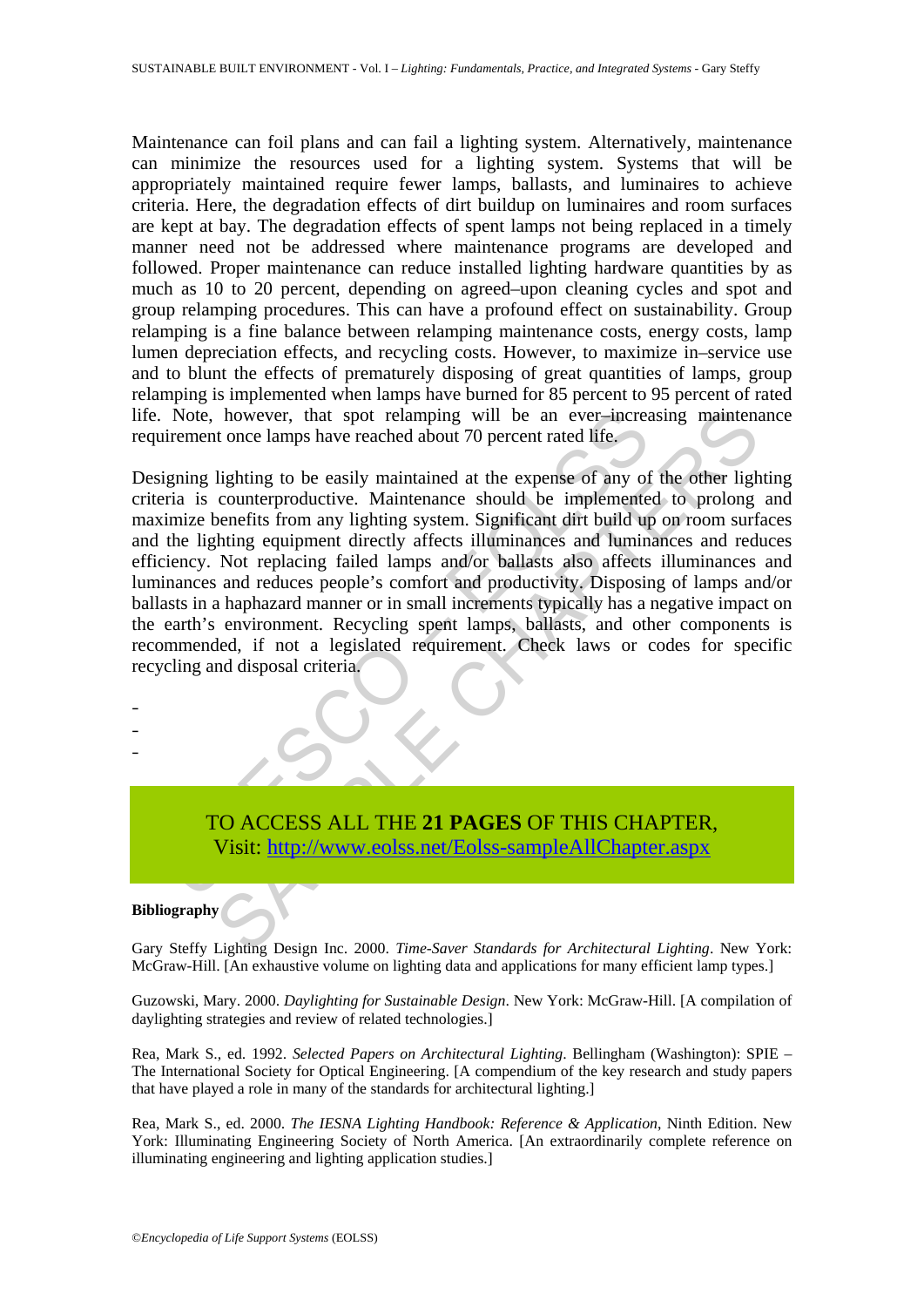Teicholz, Eric, ed. 2001. *Facility Design and Management Handbook*. New York: McGraw-Hill. [A comprehensive if not exhaustive review of facility design.]

#### **References**

Alan L. Lewis, "Equating Light Sources for Visual Performance at Low Luminances," *Journal of the Illuminating Engineering Society*, 1998, no. 1: 80-84.

Alan L. Lewis, "Visual Performance as a Function of Spectral Power Distribution of Light Sources at Luminances Used for General Outdoor Lighting," *Journal of the Illuminating Engineering Society*, 1999, no. 1: 37-42.

Belinda Collins, Evaluation of Subjective Response to Lighting Distributions: A Literature Review/NISTIR 5119 (Gaithersburg, MD: National Institute of Standards and Technology, 1993).

Dale Tiller, Lighting Quality, National Research Council of Canada, http://www.nrc.ca/irc/bsi/92- 5\_E.html [Accessed April 13, 2002.]

Eric Teicholz, ed., *Facility Design and Management Handbook* (New York: McGraw−Hill, 2001), p 13.3.

Gary Steffy, *Architectural Lighting Design* Second Edition (New York: John Wiley & Sons, Inc., 2002), p. 1.

Gary Steffy, *Architectural Lighting Design* Second Edition (New York: John Wiley & Sons, Inc., 2002), p. 19.

Gary Steffy, *Architectural Lighting Design* Second Edition (New York: John Wiley & Sons, Inc., 2002), p. 79.

Heschong Mahone Group, *Daylighting in Schools: An Investigation into the Relationship Between Daylight and Human Performance* (San Francisco, CA: Pacific Gas and Electric Company, 1999).

Titler, Lighting Quality, National Research Council of Canada, http://<br>
Ithml [Accessed April 13, 2002.]<br>
Teicholz, ed., *Facility Design and Management Handbook* (New York: M<br>
Steffy, *Architectural Lighting Design* Secon Lighting Quality, National Research Council of Canada, http://www.nrc.ca/irc/bsicased April 13, 2002.]<br>
2, ed., Facility Design and Management Handbook (New York: McGraw-Hill, 200<br>
2, ed., Facility Design and Management Ha Jennifer A. Vietch, ed. Full−Spectrum Lighting Effects on Performance, Mood, and Health. Institute for Research in Construction Internal Report No. 659, June, 1994, http://www.nrc.ca/irc/fulltext/ir659/contents.html [Accessed April 13, 2002.]

Jennifer Taylor, "Industry alliance proposes standard definition for LED life," *LEDs Magazine*, April, 2005, 9–11.

John E. Flynn, et. al., "Interim Study of Procedures for Investigating the Effect of Light on Impression and Behavior," *Journal of the Illuminating Engineering Society*, 1973, no. 3: 94.

John Flynn, "The Psychology of Light, Article 5, Attitude Reinforcement through Lighting Design," *Electrical Consultant*, May, 1973, 42–45.

Mojtaba Navvab, "Visual Acuity Depends on the Color Temperature of the Surround Lighting," *Journal of the Illuminating Engineering Society*, 2002, no. 1: 70-84.F.H. Rohles, et. al., "The Effects of Lighting, Color and Room Décor on Thermal Comfort," *ASHRAE Transactions*, 1981.

Robert Ries, et. al., "A Computational Study of Office Lighting Systems and Workplace Dynamics," *Conference Proceedings – 2001 IESNA Annual Conference* (New York: Illuminating Engineering Society of North America, 2001).

S.M. Berman, "Energy Efficiency Consequences of Scotopic Sensitivity," *Journal of the Illuminating Engineering Society*, 1992, no. 1: 3-14.

S.M. Berman, et. al., "Spectral Determinants of Steady-State Pupil Size with Full Field of View," *Journal of the Illuminating Engineering Society*, 1992, no. 2: 3-13.